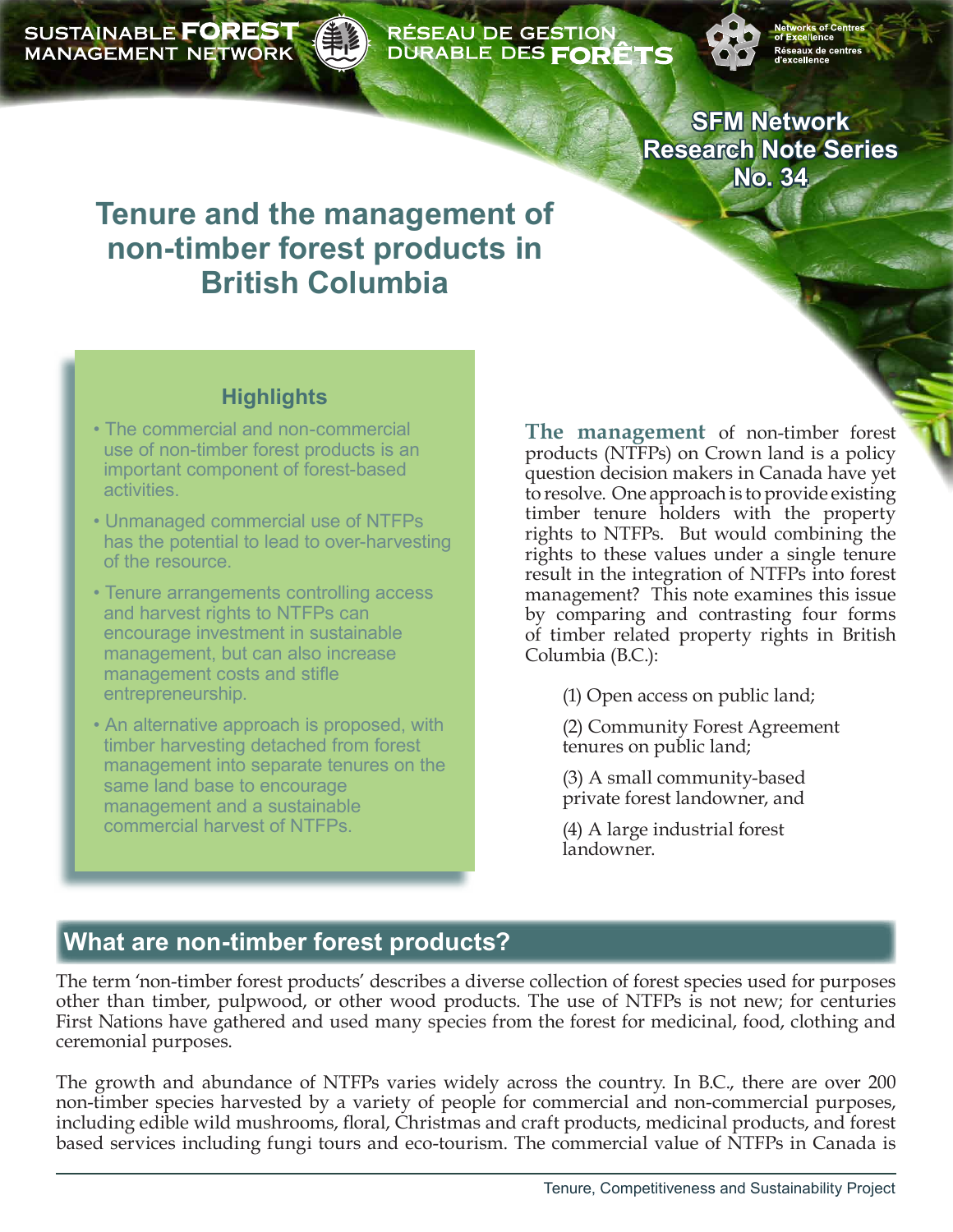estimated at \$750 million, and in British Columbia the commercial NTFP sector generates revenues in the \$280 million range, with salal and edible wild mushrooms worth an estimated \$75-100 million.

### **NTFPs: A case study of a common pool resource**

Many forest species and other resources, for example fisheries and groundwater, are referred to as "common pool resources". Common pool resources have two defining characteristics: the high cost of restricting access (e.g. fences and monitoring); and a limited supply where one individual's harvest reduces the volume available to others. NTFPs are classic common pool resources. Without some formally or informally established coordination, users of common pool resources tend to over-exploit and under-invest in the resource, potentially leading to its degradation.

Property rights theory suggests that the existence of well-defined property rights is critical for the efficient use of land, and that property rights will evolve as resource values rise. Property rights are generally described as either private property, common property, state property, or no property where open access persists and no rights and duties are specified or enforced. As property rights become more defined and comprehensive, reflecting a greater privateness of rights, one would expect to see a greater emphasis placed on multiple values (especially commercial values), for example, recreation and NTFPs within forests.

## **NTFP management in public, community and private forests**

Four case studies are used to examine the influence of comprehensiveness and exclusiveness of property rights as indicated by (1) managing and maintaining the NTFP resource and (2) managing user access. The information presented in Table 1 suggests a rather clear distinction between private and Crown landowners. The private forest landowner will restrict access if possible, but shows no interest in directly investing in the provision or maintenance of the NTFP resource. Conversely, the public landowner shows little interest in restricting access to NTFPs, but invests somewhat in the provision and maintenance of the resource. Neither shows much interest in monitoring NTFP use levels.

#### **1. Open Access to Provincial (Crown) Forest Land**

On the B.C. landbase where most NTFPs are harvested, there is no coordination of activity and a regime of open access persists. The B.C. government shows no interest in managing access, and there is little coordination among user groups. It does invest marginally in the more valuable pine mushrooms, in an effort to maintain suitable habitat. However, there is little data collection or investment in market development, unlike other resource sectors of similar value. Other NTFPs having significant values, such as salal and conifer boughs, are not considered under forest management regulations. There is evidence, however, that harvesters will invest in the resource in these open access situations if they feel confident that no one will find "their" patch.

#### **2. Community Forest Agreements**

In B.C., Community Forest Agreements (CFAs) are the only Crown tenure to include NTFPs within legislation, making it a more comprehensive tenure. CFA holders tend to focus on a more prescriptive approach where greater management requirements, such as inventories and estimates of sustainable flows, may be stifling opportunity. While a laudable intent, this focus misses a central element of the large and vibrant NTFP industry: entrepreneurship. A prescriptive approach to commercial NTFP development and the high value placed on all forest species within the management framework of a CFA has significant costs. In B.C., the provincial legislation creating this form of tenure also undervalues both NTFPs and the tenure itself by failing to provide exclusive rights to manage and control access to NTFPs.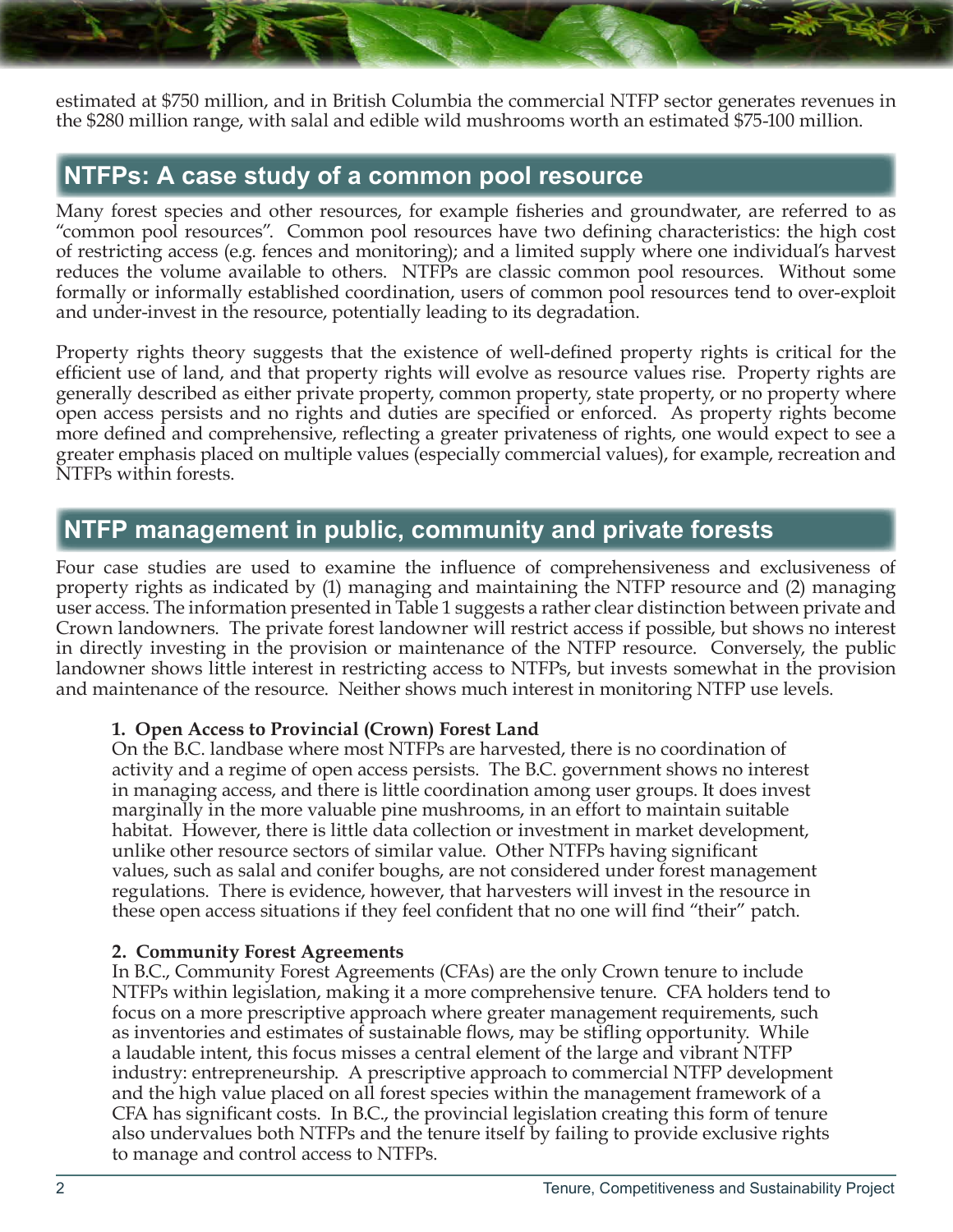#### **3. Private landowners**

The private examples in this study are located on Southern Vancouver Island where salal and boughs are harvested. Neither the large private forest landowners nor the small private community landowner engage in the harvest or provision of salal, other than by providing access. There is no investment, coordinated planning of timber and salal harvesting, nor is there any attempt to gather information to understand the actual volumes and values harvested. The disengagement of these landowners may indicate a lack of interest in maximizing the total forest value associated with its lands; conversely, simply providing 'secure' access to those who value the resource may be a cost-effective method to earn modest revenue and meet the public interest. In either case, these private land examples reveal little effort by the owner to capture the economic value or to integrate NTFPs into management for multiple forest values.

| Landowner or rights holder                                                              |                                                                                                                                  |                                                                                                                                 |                                                                                                                                                                              |                                                                                                                                                                                |
|-----------------------------------------------------------------------------------------|----------------------------------------------------------------------------------------------------------------------------------|---------------------------------------------------------------------------------------------------------------------------------|------------------------------------------------------------------------------------------------------------------------------------------------------------------------------|--------------------------------------------------------------------------------------------------------------------------------------------------------------------------------|
|                                                                                         | 1. Open access/<br>state                                                                                                         | 2. Community<br>Forests Agmts.                                                                                                  | 3. Small private                                                                                                                                                             | 4. Large private                                                                                                                                                               |
| <b>Species of Interest</b>                                                              | Wild edible<br>mushrooms, boughs,<br>salal dominate.                                                                             | Variety of species of<br>interst                                                                                                | Salal dominates<br>access; others include<br>boughs.                                                                                                                         | Salal mainly, some boughs,<br>others limited.                                                                                                                                  |
| Level of congestion                                                                     | Significant congestion<br>in some areas for<br>some resources, little<br>congenstion in other<br>areas.                          | Generally low levels<br>of congestion. May<br>vary depending on<br>location and product.                                        | Forest area examined<br>may experience<br>congestion, but not<br>monitored. Values<br>thought too low for<br>concern.                                                        | Some private lands show<br>significant congestion.                                                                                                                             |
| Effort and ability to<br>control access                                                 | No access control.<br>Costly to introduce,<br>monitor and enforce.                                                               | CFAs only public<br>tenure to include<br>NTFPs. Limited ability<br>to restrict access. No<br>documented efforts.                | <b>Requires NTFP</b><br>harvesters to purchase<br>a permit from the<br>landowner. Unaware<br>of significant trespass.<br>Difficult to control or<br>monitor actual activity. | Moved from permitting<br>harvesters to allocating<br>NTFP rights to one NTFP<br>company. Where possible<br>gates used to control<br>access; alternate entry<br>points limited. |
| Level of NTFP resource<br>or market investment                                          | Marginal investment in<br>some species in some<br>areas. No investment<br>to assist sector to<br>develop markets.                | Minimal, seen as a<br>barrier to identifying<br>opportunities and<br>developing NTFP<br>inventories and<br>opportunities.       | No investment in<br>resource or market<br>development.                                                                                                                       | Landowner does not invest<br>in resource or market<br>development.                                                                                                             |
| <b>Incorporation of NTFPs</b><br>or single NTFP within<br>forest management<br>planning | Pine mushrooms only<br>species included in<br>some higher level<br>planning, setting of<br>AAC, land use related<br>log-arounds. | Timber emphasis and<br>lack of information<br>limits ability to include<br>NTFPs. Multiple use<br>based on community<br>values. | NTFPs are not part of<br>forest management<br>and operational<br>planning                                                                                                    | NTFPs are not part of<br>forest management and<br>operational planning.                                                                                                        |
| Level of research into<br>NTFP characteristics and<br>resource management               | Research mirrors level<br>of investment. Most<br>significant level by<br>state focus on pine<br>mushroom.                        | Research desired<br>but access to funding<br>limited; affects NTFP<br>promotion                                                 | No NTFP research<br>undertaken, but open<br>to outside researchers.                                                                                                          | No NTFP research<br>undertaken but generally<br>open to collaboration. User<br>interest in research varies<br>widely.                                                          |
| <b>Collection of NTFP</b><br>resource user fees and<br>maximazation of profit           | No fees or other<br>payments collected.                                                                                          | Legislation allows<br>non-exclusive<br>permitting and fees<br>but few if any have<br>used authority.                            | Permit fees collected;<br>relationship to resource<br>rents unclear. No<br>analysis done by<br>landowner.                                                                    | Fees collected from NTFP<br>tenure holder; relationship to<br>resource rents unclear. No<br>known analysis.                                                                    |

**Table 1:** Case study results from four types of land ownership and tenure.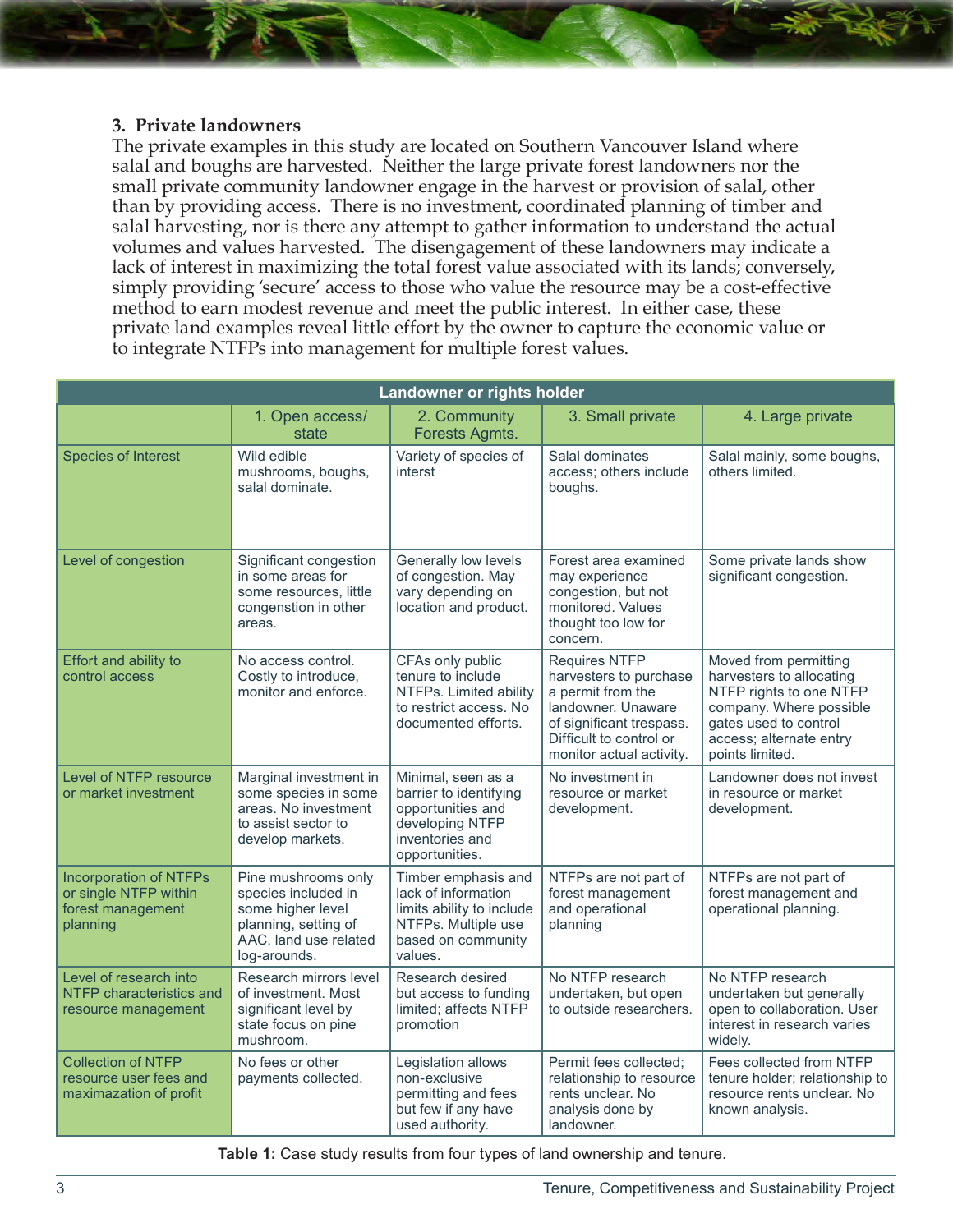However, the private land examples do provide some indication that NTFP companies, when provided more exclusive rights by the landowner, will invest in the resource by using appropriate harvesting and tending techniques. Both TimberWest and Western Forest Products responded to increasing pressure on their land by providing exclusive access to their private timberlands on southern Vancouver Island, subsequently reducing (but not eliminating) trespass, vandalism, over-exploitation and destruction of commercial quality salal. However, salal remains incidental to and not part of planning for timber extraction. These cases support the theory that more exclusive access promotes more efficient use, but any gains are limited by the lack of coordinated planning. In addition, the scale of opportunity (i.e., the amount of private land that can be effectively controlled and the area needed for a viable salal venture) is minor, compared to the current level of activity and development potential. Private forest land in most other areas is confounded by adjacency and access issues where intentional or inadvertent trespass easily occurs.

# **Tenure and commercial NTFP markets**

As the case studies show, the amount, quality and marketable flow of NTFPs within small tenures may limit the ability of the rights holder to pursue ventures on a scale necessary for a commercial enterprise. Integrating NTFPs into forest management requires a variety of resource and market information, in addition to instituting mechanisms to control access and protect any return on investment. The Community Forest Agreements were developed, designed and located based on timber and the proximity to the community, thus the location and size of the tenure may be inappropriate for developing a viable NTFP venture.

The scope of the tenure (i.e., the comprehensiveness of rights to timber and non-timber values) may hinder the development of NTFP markets, particularly if the landowner or tenure holder considers

the accommodation of NTFPs as a cost of timber management or undervalues the resource. This suggests that combining multiple commercial resources into a single public or private tenure (at least in their current forms) and creating more comprehensive rights may stifle development of the lesser-valued resource.

# **An alternative tenure approach**

Separating timber and non-timber tenures may prove more effective at encouraging 'forest management' versus 'timber management with constraints.' This type of approach could involve overlapping tenures operating on the same landbase. Alternatively, timber tenures could be restricted to the removal of timber, while a silviculture tenure could manage the forest from planting to the next rotation. The silviculture tenure holder would have the rights to harvest and sell non-timber resources while tending the new timber stand.

First Nations would have a significant role in this approach, fostering appropriate development, becoming monitors of the forest, and providing

### **Management considerations**

- Existing forms of tenure may not provide sufficient incentives to foster both sustainable management and investment in NTFPs.
- To better include NTFPs in tenure policy, sustainable forest management regulations could consider an alternative approach, for example, one that separates forest management from the timber harvesting sector to allow for the appropriate use of other values.
- First Nations have an important role to play in this alternative approach, mindful of the existence and significant development efforts of the present NTFP sector.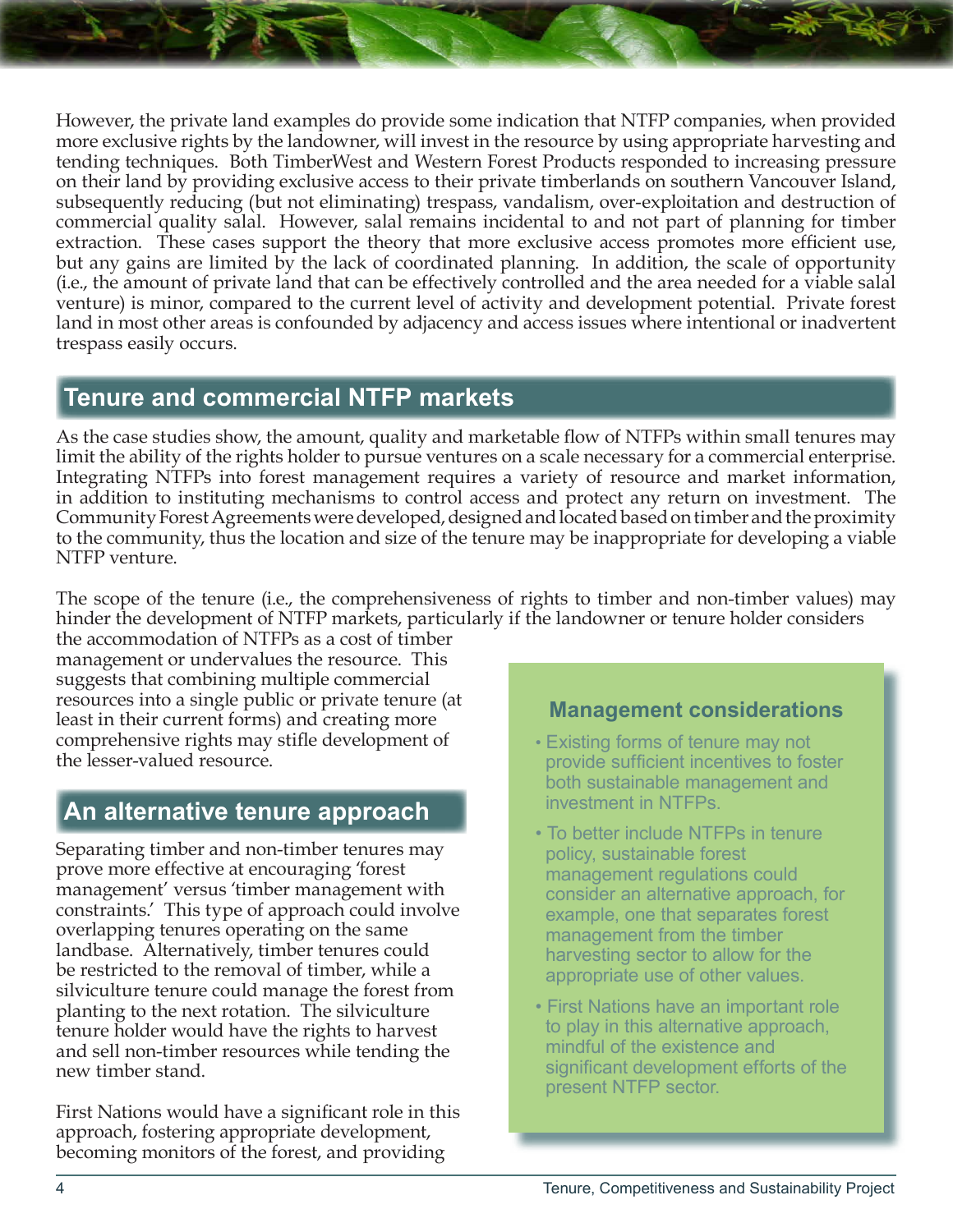new opportunities for First Nations and non-First Nations. The value of NTFPs to First Nations is perhaps the most extensive and should come foremost in any discussion of how and who should manage NTFPs.

Important in any discussion of the management of NTFPs is the question of whether management is indeed necessary. The diverse characteristics of NTFPs suggest that any management approach must vary to the needs of the sector, species and location. For example, personal or subsistence use poses minimal over-harvesting threat to NTFPs. Concerns of over-exploitation usually only relate to resources entering commodity markets, where substantial volumes are harvested; for example, edible wild mushrooms, conifer boughs, and salal. While some NTFPs may benefit from formal or informal management, others should remain appropriately unmanaged.

### **Further reading**

Centre for Non-Timber Resources. 2006. *Baseline Studies on Economic Value and Compatible Management.*  Victoria: B.C. Forest Science Program. Centre for Non-timber Resources, Royal Roads University. Online: <http://cntr.royalroads.ca/taxonomy/term/51>

Cocksedge, W. 2003. *Social and ecological aspects of the commercial harvest of the floral greenery, salal (Gaultheria shallon Pursh; Ericaceae).* Canada, University of Victoria (Canada).

de Geus, Nelly. 1995. *Botanical forest products in British Columbia: An overview.* Victoria, B.C.: Integrated Resources Policy Branch, British Columbia Ministry of Forests.

Tedder, Sinclair. 2007. *Tenure and the management of multiple common pool resources: a case study of nontimber forest products in British Columbia.* Unpublished manuscript.

Wetzel, S., Luc C. Duchesne, Michael F. Laporte. 2006. *Bioproducts from Canada's Forests: Partnerships in the Bioeconomy.* Boston, Springer Academic Publishers.